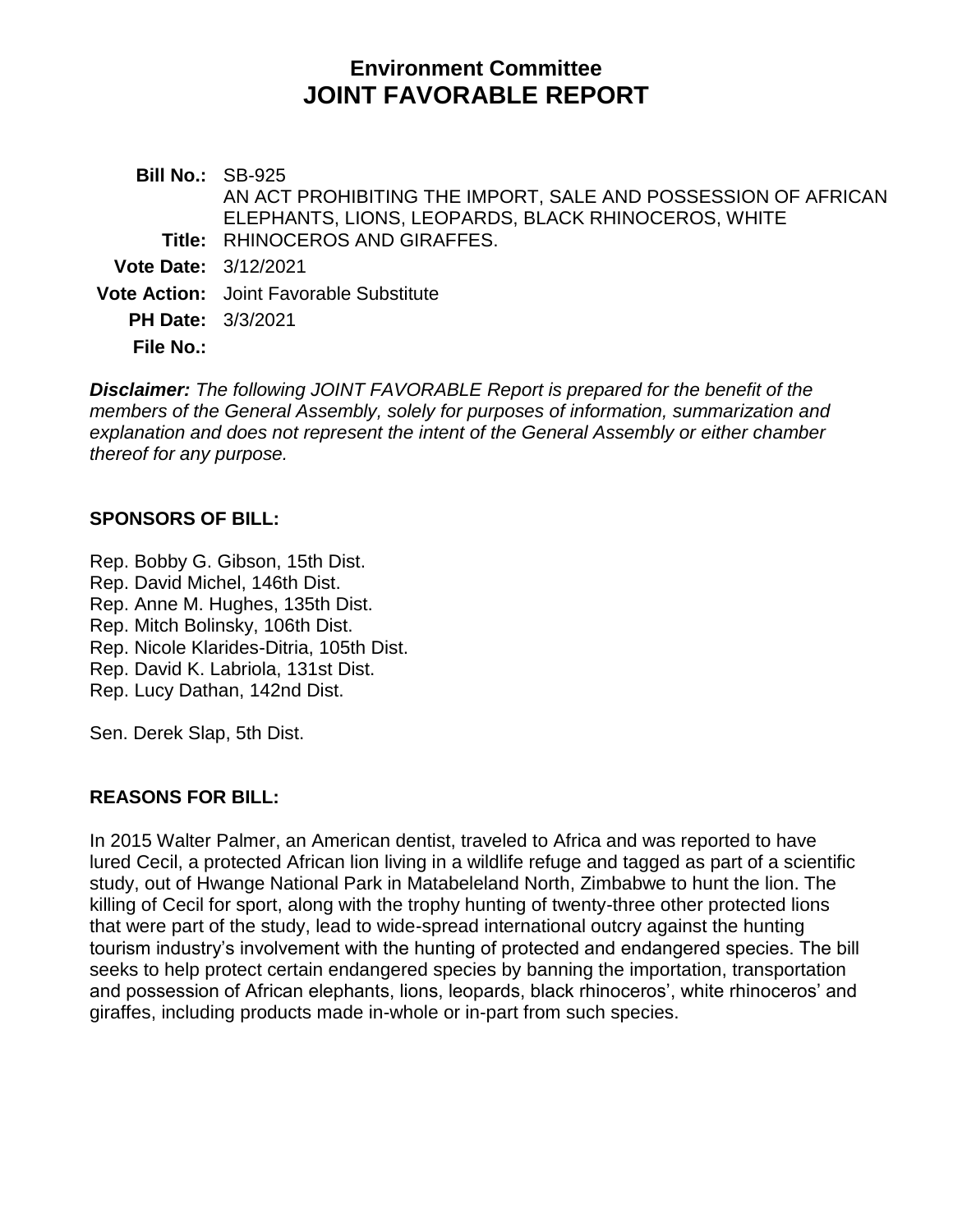## **RESPONSE FROM ADMINISTRATION/AGENCY:**

#### **Katie Dykes, Commissioner, Department of Energy and Environmental Protection**

Opposes SB925. Department of Energy and Environmental Protection (DEEP) recognizes the importance of protecting and advancing conservation of imperiled wildlife. DEEP states that the United States is already party to the Convention in International Trade in Endangered Species (CITES). Proposed legislation could have "unintended consequences" of harming established conservation efforts in African countries where hunting supports such efforts. DEEP emphasizes local resources for big game, international agreements and federal law are best equipped to deal with these issues.

# **NATURE AND SOURCES OF SUPPORT:**

#### **Bob Duff, Senate Majority Leader**

The shooting of Cecil the lion a few years ago put the spotlight on trophy hunting of endangered species. This bill seeks to help stop the illegal hunting of endangered species by prohibiting the import of such trophy animals into Connecticut. Furthermore, the bill is prospective by allowing individuals who currently possess such products to keep them with a certification from the Commissioner of the Department of Energy and Environmental Protection and exempts museums from the bill.

#### **Lucy Dathan, Representative**

Thirty-nine lions and one giraffe were killed and imported to Connecticut between 2005 and 2016. Ending the continuing endangerment of these animals, Connecticut can support the continued existence of these species.

#### **Jo-Anne Basile, Executive Director, CT Votes for Animals**

Trophy hunting is the killing of wild animals for body parts, but not primarily for food or sustenance. Between 2004 and 2014, US based hunters imported more than 1.26 million wildlife trophies. African elephants, lions, leopards, black Rhinoceros', white rhinoceros' and giraffes are either endangered or bordering on extinction.

#### **Megan Macomber, Connecticut League of Conservation Voters**

Illegal poaching has decimated populations of African elephants, lions, leopards, black rhinoceros', white rhinoceros', and giraffes and is a major source of funding for criminal organizations and terrorist groups. CLCV provides examples from Boko Haram and the Lord's Resistance Army. Although many trophy hunters claim that money spent on hunting is used towards local conservation efforts, only 3% of trophy hunting revenue is used for such efforts and related activities. CLCV gave example that from 2005 through 2015, Connecticut residents killed and imported thirty-nine lions and one giraffe.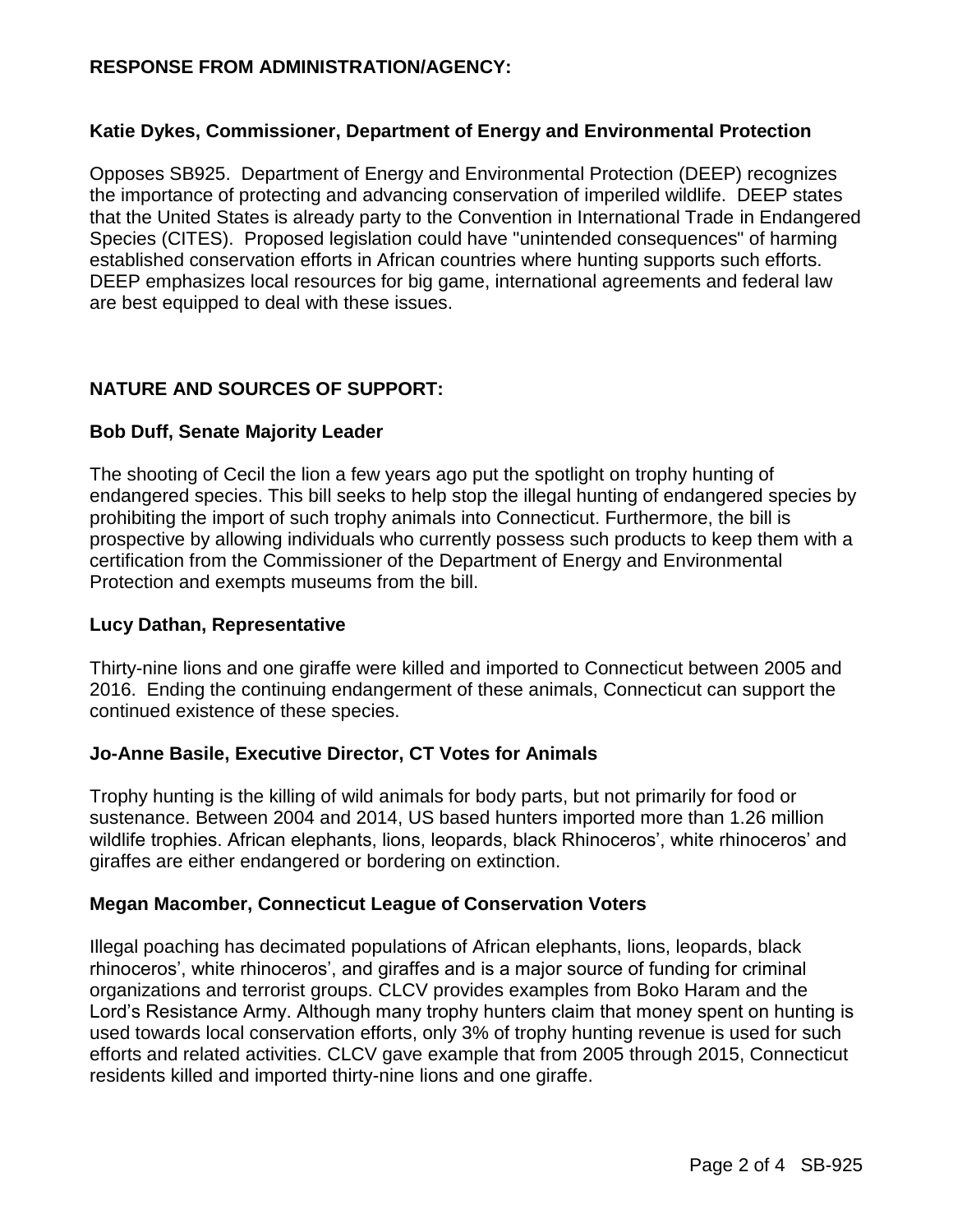## **Mystic Aquarium et al**

Requests the addition of "zoological institution" before "museum" on line 25 of SB925. The legislation would assure high standards of animal care by allowing only qualified entities to work with the animals identified in the bill. Entities accredited by the Association of Zoos & Aquariums (AZA), and the Zoological Association of America are publicly recognized as having excellence and commitment to veterinary care, ethics, physical facilities, staffing, conservation, education, safety and security, and animal management and welfare. Fewer than ten percent of the 2,800 wildlife exhibitors licensed by the U.S. Department of Agriculture under the Animal Welfare Act possess the AZA accreditation.

In excess of 45 additional testimonies in support of SB925.

# **NATURE AND SOURCES OF OPPOSITION:**

#### **Kelly McConney Moore, Interim Senior Policy Counsel, American Civil Liberty Union CT**

ACLU-CT recognizes the concerns raised by SB925. ACLU-CT has identified issues with the creation of excessive criminal liability section 1(f) of SB925. Section 1(f) of SB925 creates a criminal liability at a felony level with up to two years' incarceration. ACLU-CT's view is this penalty is excessive and unwarranted for this crime and requests review by the Judicial Committee.

#### **Cyrus Hunter Baird, Manager of Government Relations, Safari Club International**

The bill will have detrimental effects on wildlife conservation, will hinder anti-poaching efforts, and deprive rural communities of hunting-related tourism dollars. Unlike many funding sources in the United States, countries like Africa rely on regulated trophy hunting for conservation finding, wildlife management, and anti-poaching efforts. Additionally, SCI provided example of a 2016 legal challenge the state of New Jersey faced with similar legislation. Opponents of the New Jersey legislation argued that the state law is preempted by Section 6(f) of the Endangered Species Act. On August 2016, Federal Court entered a judgement against the state. Finally, SCI argues this bill provides a simple approach to a complicated issue due to the challenges associated with developing policies that regulate the trade of wildlife across multiple administrative and regulatory jurisdictions in the context of international trade and commerce.

#### **Camp Fire Club of America et al**

Camp Fire Club of America et al reiterates the Safari Club International testimonial.